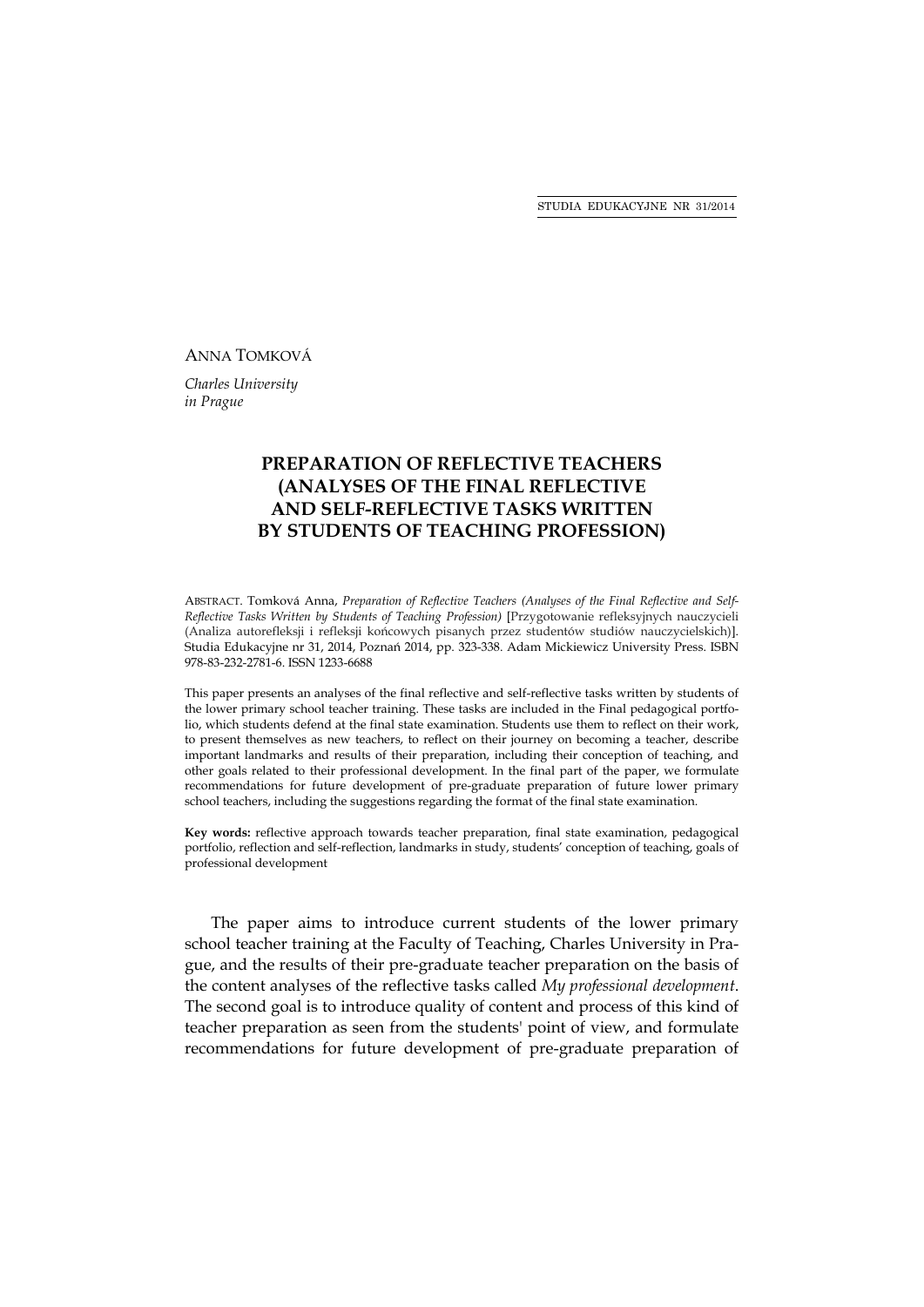future lower primary school teachers, including the suggestions regarding the form of the final state examination.

## **Reflective approach towards teacher preparation**

In recent years, many countries, including the Czech Republic, have been promoting the idea of quality teacher as a **reflective practitioner**. Teachers – reflective practitioners, are defined as professionals, who reflect on their profession, pupils, teaching process and themselves. They are able to justify their methods as well as analyse and solve complex situations in the class. They are able to respond to changes that can occur in the course of their career. Reflective practitioners also keep working on their professional development.

The idea of a quality teacher as a reflective practitioner leads to fundamental changes in teacher preparation. A **reflective approach towards teacher preparation** is being promoted. Reflective and self-reflective activities and tasks are integrated to study programmes with the goal to help students to look at their practice from hindsight and analyse them critically, to understand textbooks and teaching processes as well as themselves in the role of students and prospective teachers. As a result, competence for reflection is purposefully developed in prospective teachers.1

The reflective approach towards teacher preparation anticipates that all students will work with reflection and self-reflection. We can, however, also anticipate that some students will resist reflective activities.2 It's therefore necessary to establish the meaning and effects of the reflection together with students. Also, it's necessary to continue with researched based verifications of contributions as well as limits and risks related to reflective approach towards teacher preparation, concrete procedures, activities and tasks.

 $\mathcal{L}=\mathcal{L}=\mathcal{L}=\mathcal{L}=\mathcal{L}=\mathcal{L}$ 

<sup>1</sup> D. Schön, *The Reflective Practitioner*, London 1983; P. Perrenoud, *Développer la pratique réflexive dans le métier d´enseignants. Professionnalisation et raison pédagogique*, Paris 2001; V. Spilková et al., *Současné proměny vzdělávání učitelů*, Brno 2004; L. Paquay, C. Van Nieuwenhoven, P. Wouters (Eds), *L´évaluation, levier du dévéloppement Professional?* Bruxelles 2010; V. Spilková, A. Tomková et al., *Kvalita učitele a profesní standard*, Praha 2010; F. Korthagen et al., *Jak propojit teorii s praxí: Didaktika realistického vzdělávání učitelů*, Brno 2011; M. Altet et al., *Former enseignants réflexifs*, Bruxelles 2013; A. Tomková, *Reflective approach towards professional teacher education – Inspiration, Experiences, Questions*, Studia Edukacyjne, 2013, 29, s. 327-340; C. Duykaerts (Ed.), *Analyse transversale. Évaluation du cursus Instituteur(-trice) primaire en Fédération Wallonie-Bruxelles,* AEQES, Bruxelles 2014, from: http://www.aeqes.be/documents/20140626 %20AT%20PRIMAIRE.pdf [Retrieved: 16.7.2014] etc.

<sup>2</sup> M. Altet et al., *Former enseignants réflexifs*.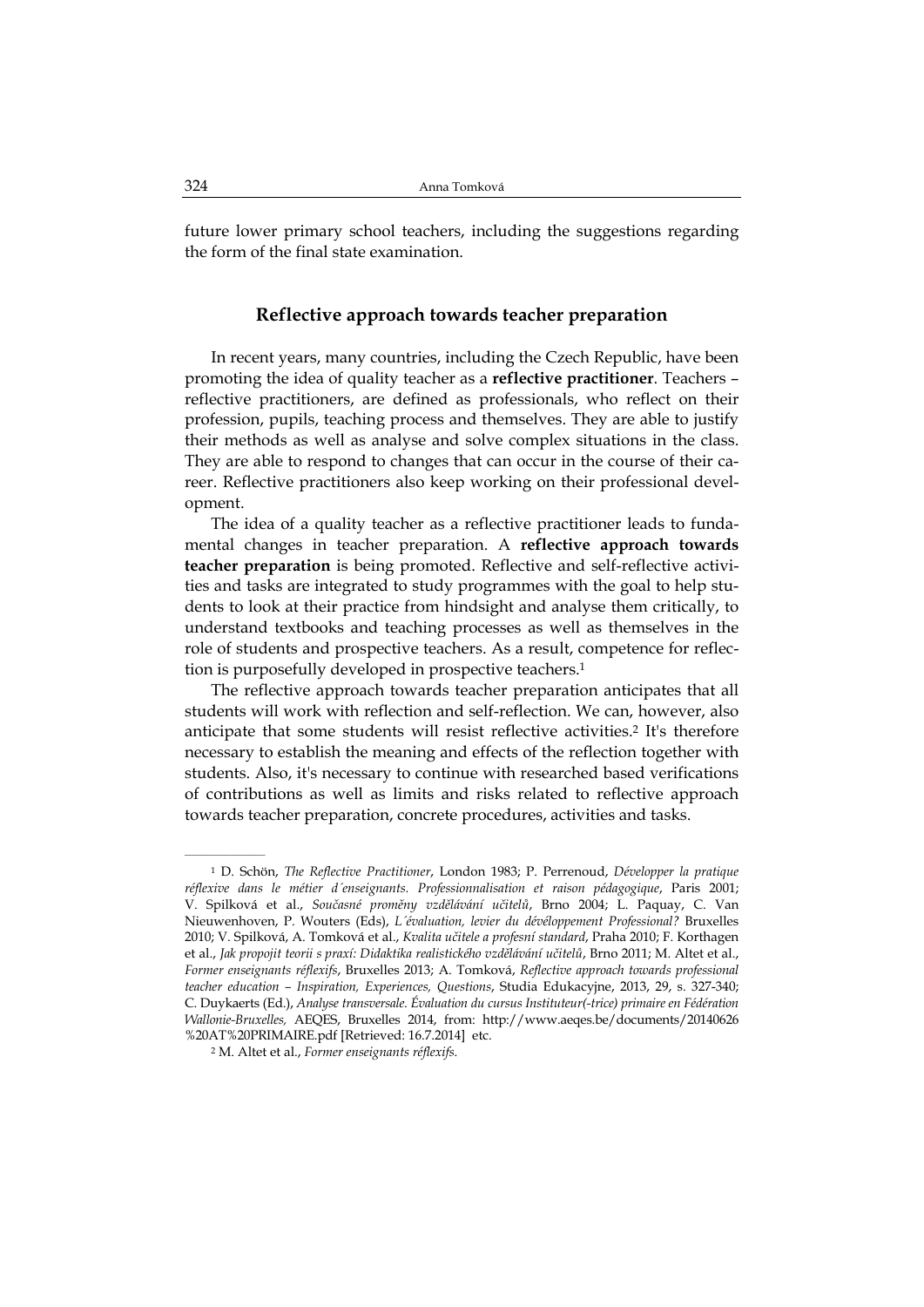**Reflective tasks in the preparation of lower primary school teachers**. In the Czech Republic, the preparation of lower primary school teachers has the format of a five-year university training. Study programmes are offered in a full time as well as combined form, and they show a notable effort to connect theory and practice in a meaningful way.

Study programmes for future lower primary school teachers offered by the Faculty of Teaching, Charles University in Prague, include a systematically organized set of teaching practice held between the 1st and 5th grade. A system of mentor support for students, who are doing teaching practice is developed in close cooperation with faculty teachers. Students can attend courses aimed at reflection of teaching practice and development of their professional identity. A system of reflective and self-reflective task is thoughtfully planed. Their goal is to help students to become teachers, understand pupils, teaching methods, complex situations, as well as themselves in these situations and themselves in the role of a teacher.

In the course of their study, students work on three basic reflective tasks. In the 1st year, they write a student essay *I as a future teacher,* in the 2nd year, the essay is called *I'm becoming a teacher* and in the 5th year, they conclude by the essay *I as a beginner teacher*. These essays aim to make students reflect on themselves as future teachers, specifically on their motivation for the teaching profession, their experience gained in the course of the study at the Faculty of Teaching, as well as on their own strengths and personal challenges. Other than that, students also reflect on how the Faculty of Teaching fulfilled their expectations. These reoccurring reflections are connected with teaching practice and reflect gradual development of their professional competencies. Other reflective activities and tasks are added to these three basic reflective tasks in the course of the study. Other forms of reflection are introduced, spoken as well as written. The written form of reflection and self-reflection is justified by the fact that it makes students to use accurate language to express meaning and enables them to come back to what they have previously written.

**Final reflective tasks in the context of state final examinations**. In the Czech Republic, the students of the Faculty of Teaching conclude their training by the state examination. Integration of the competence to reflection and self-reflection together with reflective and self-reflective activities in the study programme for future teachers also influences the form of the final examination and certification of graduates. The Faculty of Teaching, Charles University, develops a new form of the state examination of lower primary school students, which corresponds with the promoted reflective and per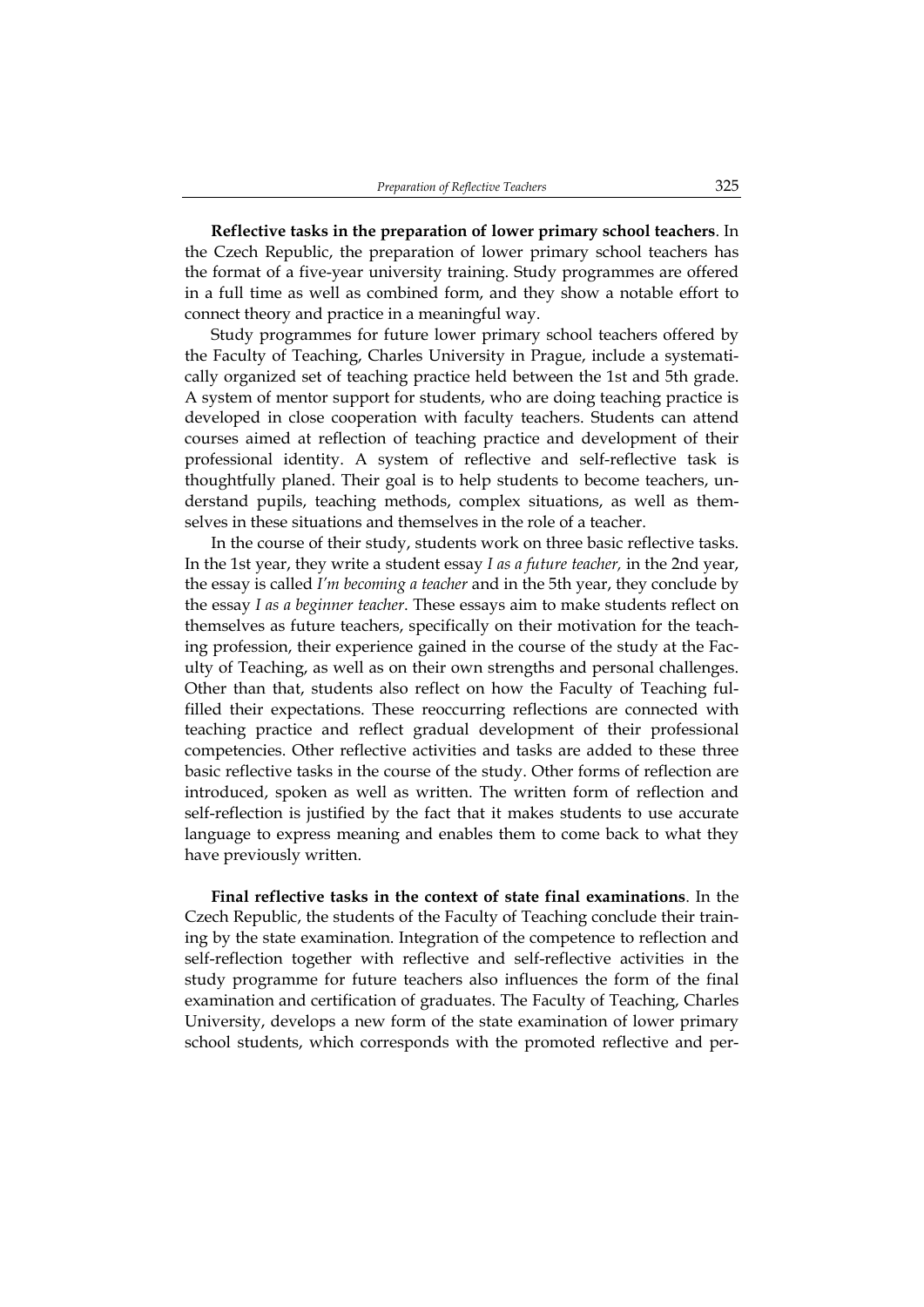sonalised approach towards teacher preparation.3 Students take the final examinations from Pedagogy, Math with didactics, Czech language and Literature with didactics and from the selected specialised subjects (foreign language, Music, Art, Physical or Drama education). Students chose from two versions of the Pedagogy final state examination. The first version means that students draw two thematic areas. One thematic area is prepared by a student and has a form of a discussion carried out on the basis of the professional publications he/she has read. The student also presents a file that contains documents from the teaching practice. The second option is the defence of the **Final pedagogical portfolio** (*Final pedagogical portfolio* 2014):

*The Final pedagogical portfolio presented at the final state examination from Pedagogy is an organised and reflected collection of selected assignments and other materials, which students collected in the course of their study at the Faculty of Teaching, and which document their professional development as well as achieved quality of professional competencies they reached at the end of their lower primary school teacher training.* 

#### *Goals and functions of the Final pedagogical portfolio:*

*The Final pedagogical portfolio aims to organise, reflect and present gained professional experience, knowledge, skills, attitudes and values related to the preparation for teaching profession and start of a teaching career.* 

*The Final pedagogical portfolio gives students means to present and defend their conception of teaching on the basis of theoretical knowledge and in a broader context. Students show their ability to systematically reflect on their pedagogical activities, including the reflection of their future professional development (ability to set their own goals – what I need to improve, what I need to learn).* 

*A quality Final pedagogical portfolio serves as a tool to integrate different parts of study content, especially the theoretical and practical part with pedagogical/psychological and subject didactic preparation. It enables not only qualitative, formative and individualized external assessment of students, but it also serves as a precious self-evaluation tool.* 

*The examination committee uses the portfolio to discuss and evaluate development and outcomes of the specific study achievements of students. On the bases of the portfolio, the examiner suggests exam questions (Final state examination 2014).*

The Final pedagogical portfolio is used to evaluate students at the end of their pre-graduate teacher training. It reinforces students' self-evaluation,

<sup>3</sup> A. Tomková, *Portfolio v pregraduální přípravě učitelů primární školy*, [In:] *Současné proměny vzdělávání učitelů*, Eds V. Spilková et al., Brno 2004, s. 180-190.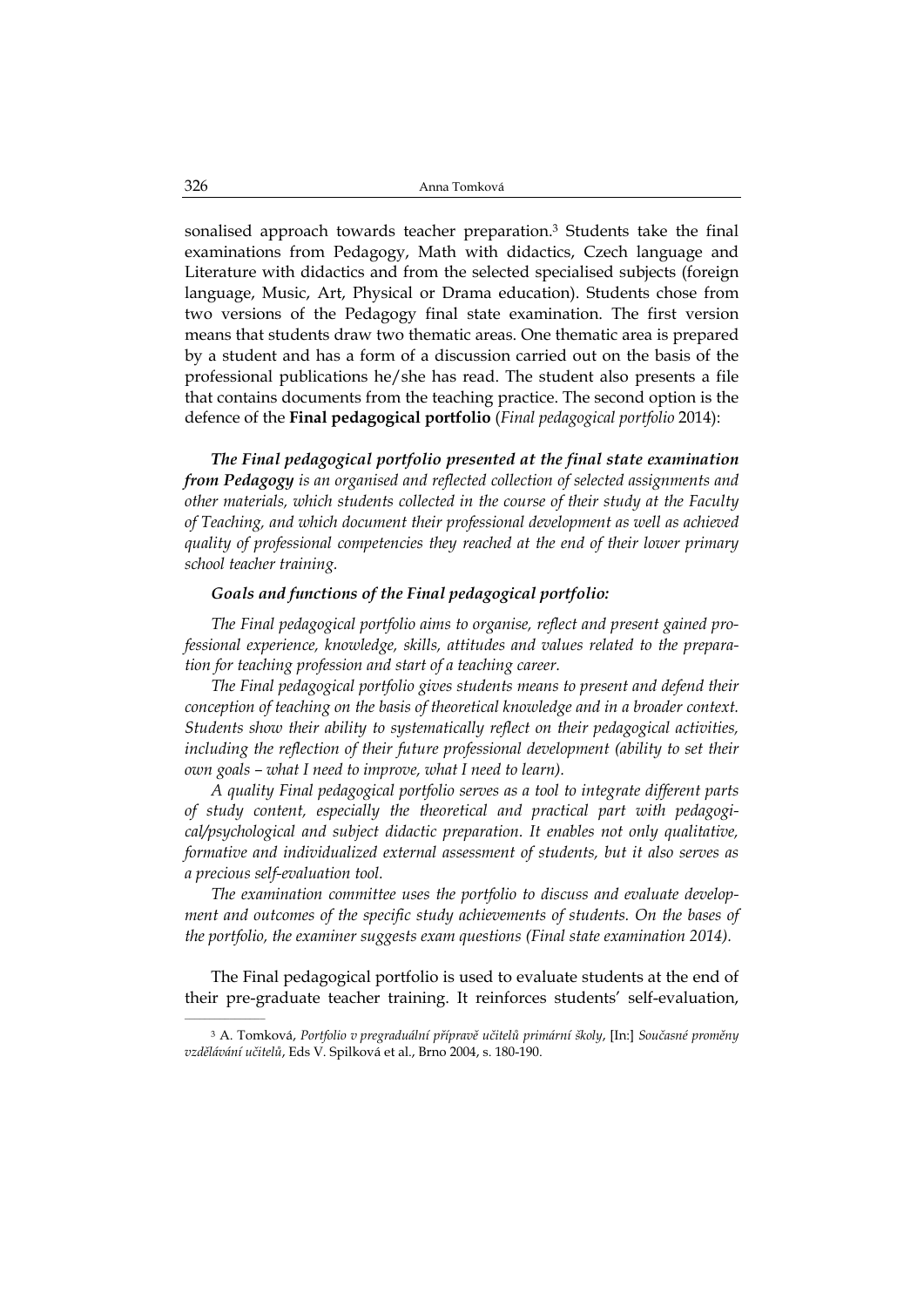enables them to present the results of their preparation, and gives them opportunity to document and present the progress achieved. It builds on continuity of pre-graduate preparation and professional development of the beginning teacher.4

Apart from the selected and organised materials, the Final pedagogical portfolio has to also include a **reflective part of the portfolio**. Students are obliged to write the final reflective task called *My professional development*, which is defined as a *"written comprehensive essay about the milestones of student's professional development. The essay also includes a definition of the student's conception of teaching as well as goals and plans for future professional development"* (*Final pedagogical portfolio* 2014). In this task, students reflect on their professional development and synthesise existing results of their teacher preparation. Specification of the function and content of the *My professional development* reflective task creates a fixed part of the Final pedagogical portfolio. Also other materials included in the Final pedagogical portfolio should include reflective parts.

In the course of working on the Final pedagogical portfolio and *My professional development* reflective task, students are expected to utilise all existing experience. This includes the experience they gained while producing the working version of their portfolio and worked with them during their study, as well as experience they gained when writing student essays, and reflective or self-reflective tasks. Process of transformation of the working version of portfolio in the final pedagogical portfolio is dealt with in the compulsory optional subject *Portfolio in education*.

## **Content analyses of the final reflective tasks**  *My professional development*

The process of introduction of the reflective approach to preparation of lower primary school teachers is supplemented by the research verification of its efficiency. A complex study was published introducing the reflective and personalised approach to the preparation of future lower primary school teachers at the Faculty of Teaching, Charles University.5 Other publications include many research reports informing about the longitudinal action research. Also analysed was a content of reflective tasks written by the 1st grade students and included in *I as a future teacher*. This research was

<sup>4</sup> See the portfolios assessment categories: K. Smith, H. Tillema, *Portfolios for professional development: A research journey*, New York 2006.

<sup>5</sup> V. Spilková et al., *Současné proměny vzdělávání učitelů*, Brno 2004.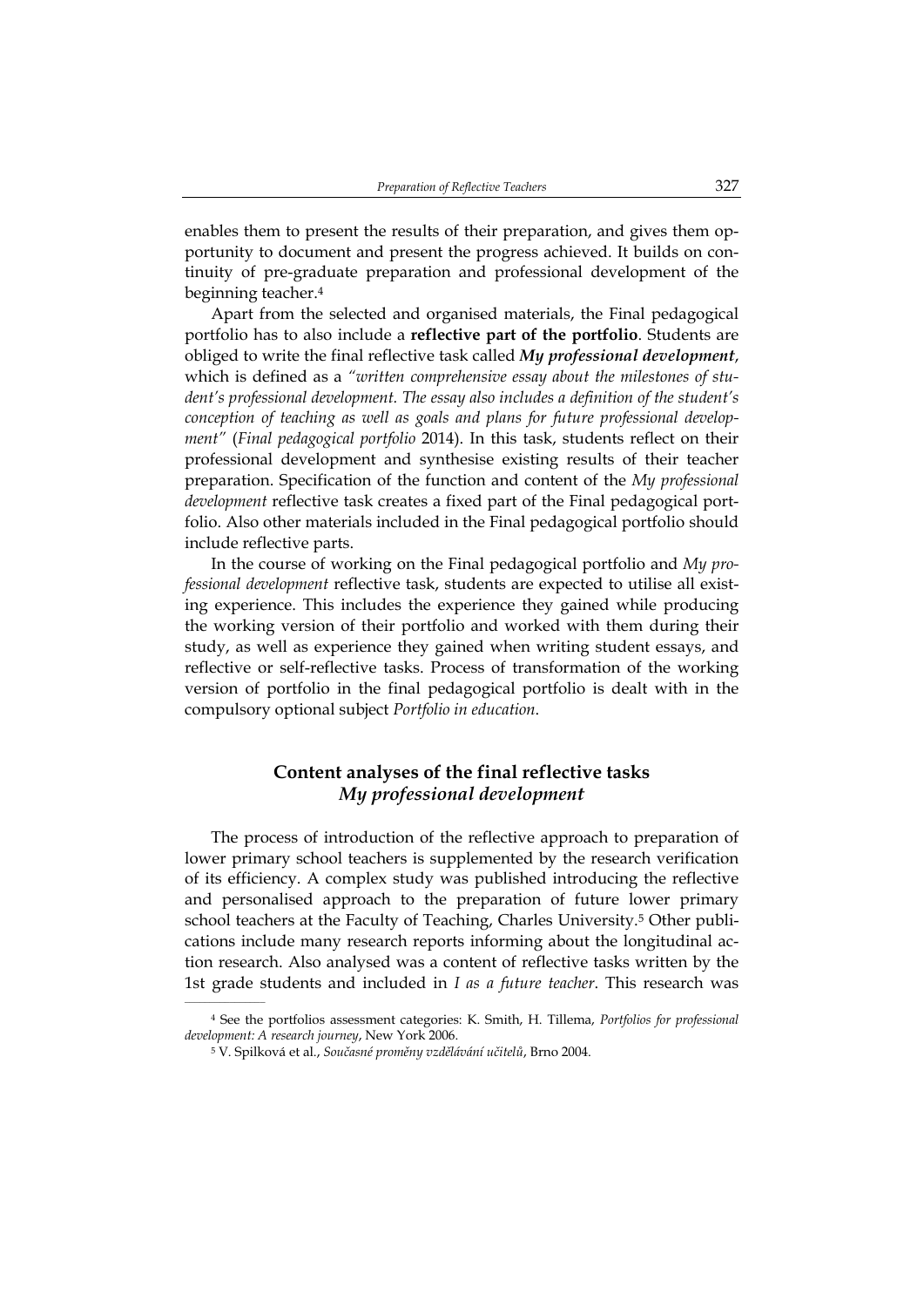searching answers to questions: What can we learn about students, their emotional attitudes towards the teaching profession, how they perceive the demands of this profession and evaluate how demanding this profession is. Also, what can we learn about students' motivation for the profession and their determination to start their teaching career.6

**Goals of the content analyses**. In the course of the content analyses of *My professional development* reflective tasks, our main focus is to search and interpret significant topics and questions unravelled by these reflective tasks. The content analyses of the reflective tasks presented in *My professional development* aims to identify valuable information about students and the results of their pre-graduate teaching preparation, including their competence for reflection and self-reflection. It also enables us to gain a comprehensive insight of the contemporary beginning teacher – a graduate of the Teacher Training for Primary Schools. The second goal is to gather important information regarding the quality of content and process of teacher preparation from the students' point of view, and formulate recommendations for future development of pre-graduate preparation of future teachers, including the conception of state final examinations.

The analyses of *My professional development* reflective tasks will be included in the intended analyses of entire Final pedagogical portfolios, which are reviewed in the context of changes that affect the conception of pregraduate teaching preparation and final state examinations.

**Characteristic of the research sample**. The analysed *My professional development* reflective tasks, included in the Final professional portfolio, were written between 2001 and 2014. In a year, about ten students from eighty select to defend the Final pedagogical portfolio as a part of their Final state examination. Since 2008, the number has been on a slight rise due to an increasing offer of supportive activities and courses offered in the course of study, which enable students to practice and develop the necessary competences. Altogether 76 Final pedagogical portfolios were defended by 2014, and 10 portfolios weren't accepted. Reflective tasks in *My professional development* were written mainly by the full-time students (62 full-time students – 22 students of the combined type of study), women (74 women – 1 man), mainly with specialisation on English language and Drama education, occasionally also with specialisation in Music, Art, Physical education and

<sup>6</sup> A. Tomková, M. Chvál, H. Hejlová, *Pedagogický a výzkumný rozměr studentských esejů v přípravě studentů učitelství pro primární školu*, Pedagogika, 2010, LX, 3-4, s. 314-328.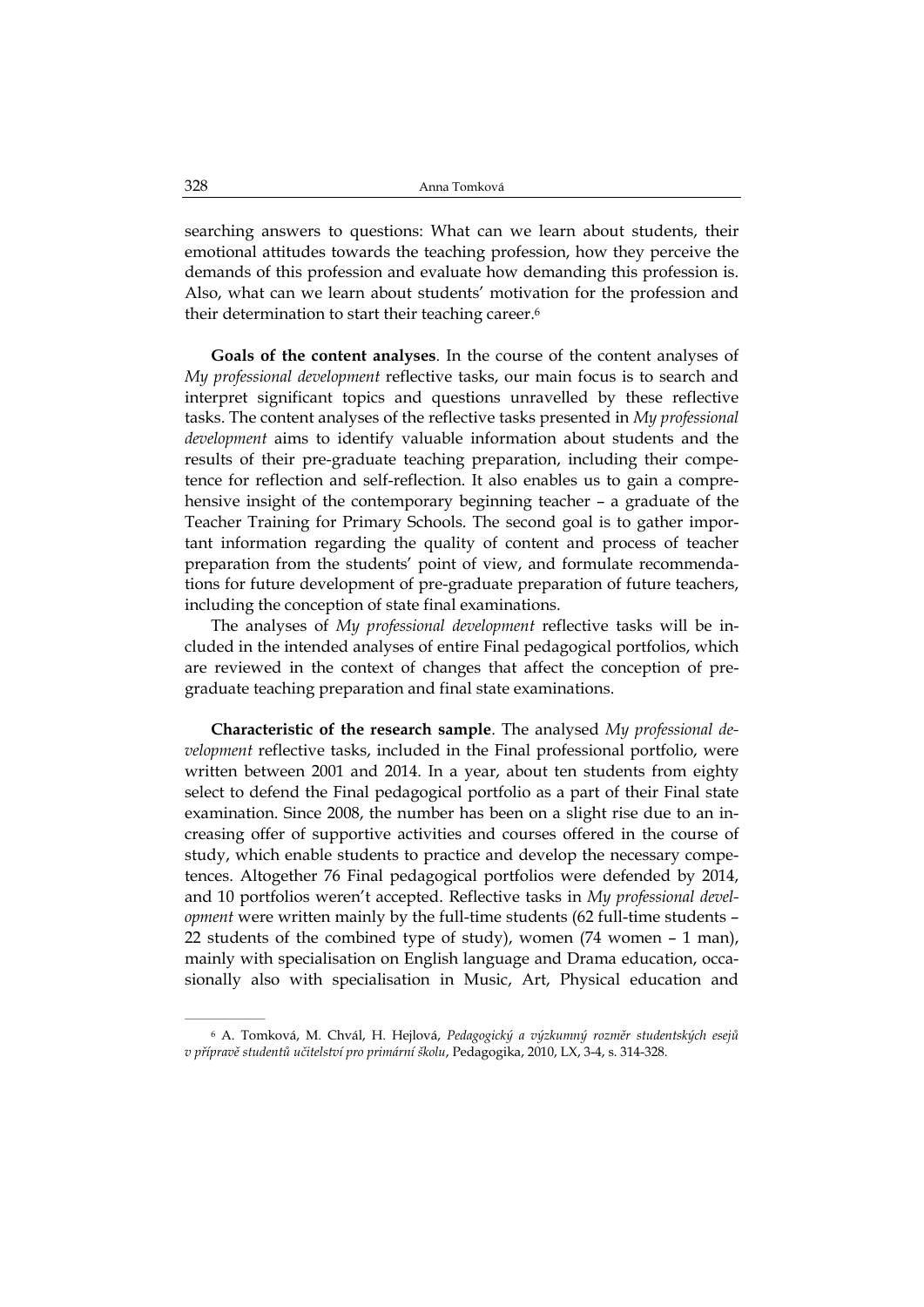French language. Occasionally, we can also find students, who studied Teacher Training for Primary Schools simultaneously with Special Pedagogy, amongst those who choose the defence of the Final pedagogical portfolio.

**Results of content analyses**. We will use the assignment of the *My professional development* reflective task as a basic tool to organise analysed subtopics.

*Landmarks in professional preparation of prospective teachers*. Students analyse the most significant landmarks of their teaching preparation in *My professional development* reflective tasks. Some students want to show the broadest possible range of all things that influenced them and name majority of teaching practice sessions and courses they attended. In such cases, it is more difficult to establish their personality on the basis of *My professional development* reflective tasks. Most students identify three to five landmarks in *My professional development* reflective tasks, and they reflect on them in a greater detail. Students tend to include more what inspired them towards the end of their study as this is something they have fresh memory of. Also they can understand and integrate their previous knowledge and experience better at this stage. Students chose mainly more complex subjects (such as Drama education), but also individual and unique experience (such as the course of Orff's musical instruments).

The most significant landmarks. The Teacher Training for Primary Schools at the Faculty of Teaching, Charles University, supports the development of professional competences of its students. An important role belongs to professional knowledge. Which influences do students see as the most influential in their teaching preparation?

As the most significant landmarks students describe mainly **distinct innovations in pedagogy and didactics** as well as clearly defined inspirations, such as Drama education specialisation, innovative programme Step by Step7 or the innovative programme Reading and Writing for Critical Thinking.8 These innovations represent specific examples of constructivist approach to education. They show students how to encourage cognitive, emotional and social development of students. Students are introduced to these innovations in an active way, when they can experience them first hand. This develops their reflective skills, they learn how to understand these in-

<sup>7</sup> V. Krejčová, J. Kargerová, *Vzdělávací program Začít spolu – metodický průvodce pro I.stupeň ZŠ*, Praha 2003.

<sup>8</sup> A. Tomková, *Program Čtením a psaním ke kritickému myšlení v primární škole*, Praha 2007.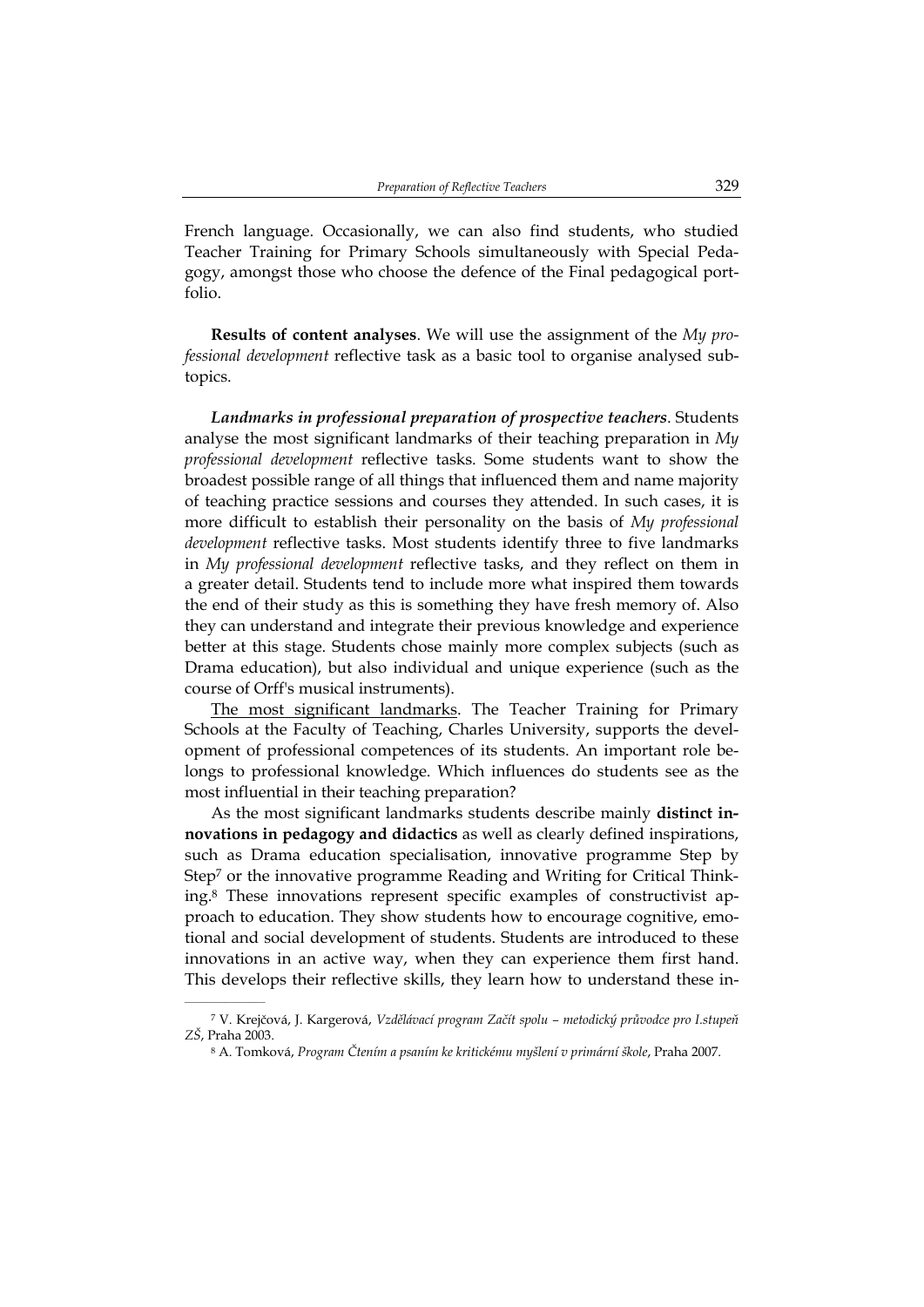novations, use them and defend them. Such inspirations represent for students a link between theory and practice. Often, students encounter them for the first time, and they are therefore identified as a novelty: *"The biggest discovery for me was the Drama education. Even though I knew some parts of it, I couldn't imagine I would be able to plan a meaningful lesson that would be utterly build on Drama education, or that I would be able to prepare a whole project. The fact that I decided to specialise on Drama education was a big challenge for me, I battled with myself, because I'm not an extrovert type. I knew it wouldn't go as smoothly as I would wish. Today, I'm glad that I won that battle. If I had given up, I would have deprived of this great experience not only myself but also my future students."*

Full-time students emphasise the meaning of **teaching practice**, especially of continuous teaching practice, which gives them a complex insight in teaching profession and enables longer teaching experience. Other significant experiences named in *My professional development* reflective tasks are represented by additional teaching practices, such as the practice period in special needs or Drama education classes. Students also describe practice sessions during their study visit as an important experience. Some students name specific moments of their teaching practice, such as those that had a positive impact on their motivation for the teaching profession.

For many years, our students have been significantly influenced by the new concept of **Math methodology** developed by the team of experts from the department of Math and Math methodology at the Faculty of Teaching, Charles University.9 Also this constructivist concept of Math instruction is, for the majority of students, new and is different from their own school experience. Less inspired are students by Czech language and methodology subjects. Especially the students of combined study name subject methodology courses as the most significant landmarks, because they give them specific inspirations for effective teaching of specific subjects and specific subject matter.

Only occasionally, students name the **subjects of broader university foundation**. These are perceived as theoretical subjects and are usually emphasised by students, who express desire for self-improvement of a broader scope than is preparation for their profession, and who value opportunities for reflection. Similar effects are with international **study visits**.

Reflective tasks in *My professional development* also bring descriptions of specific activities in various subjects. Because of the topic of our paper, we

<sup>9</sup> M. Hejný, F. Kuřina, *Dítě, škola a matematika. Konstruktivistické přístupy k vyučování*, Praha 2001.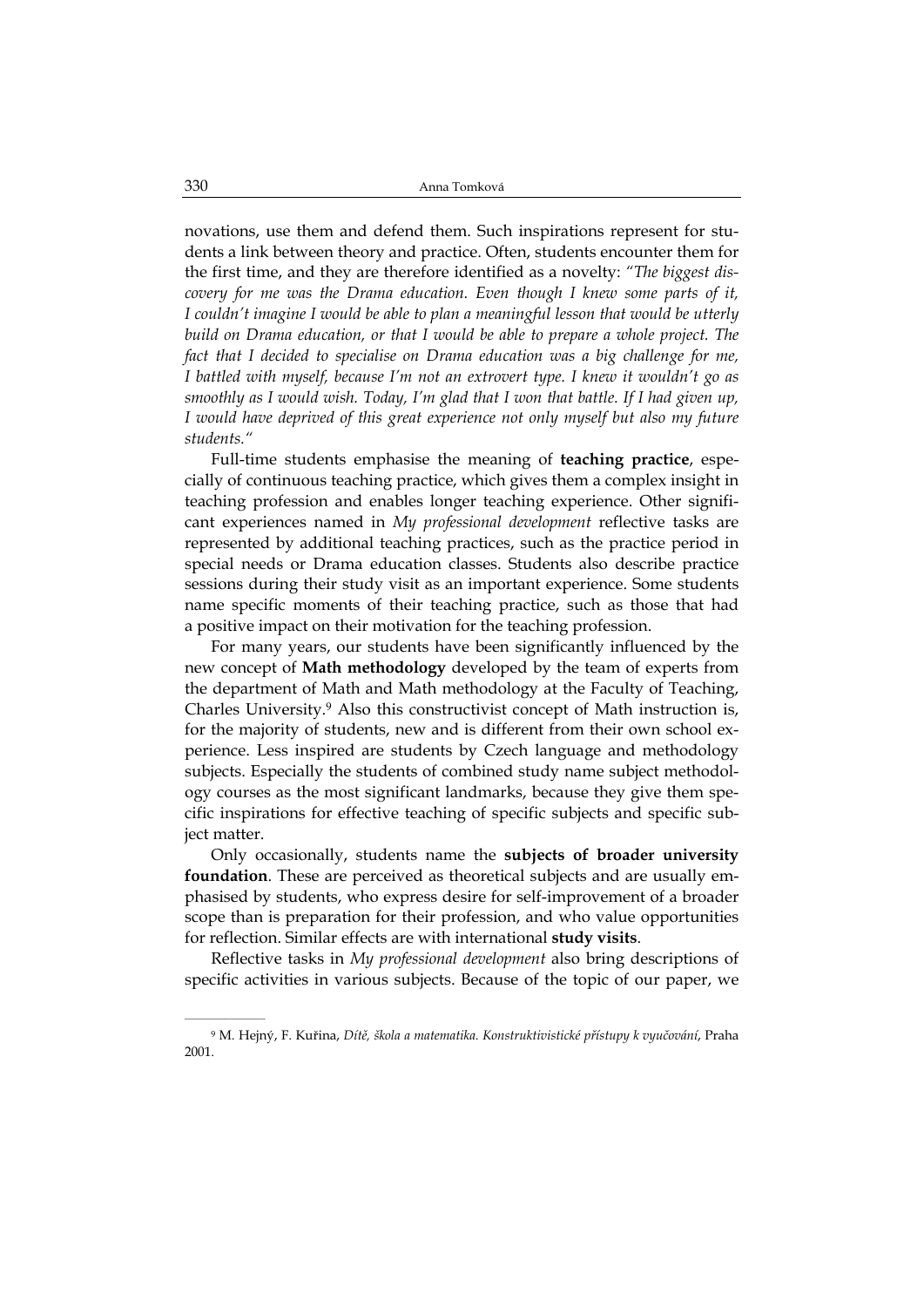want to emphasise that students included their experience with **writing reflections in Math subjects**. Students also mention that **studying specific specialised publications** significantly influenced their professional knowledge, attitudes and the way they think about the teaching profession. In *My professional development* reflective tasks students also describe significant impact of **working on their dissertation**, which gives them an opportunity to gain a deep insight of topics or questions that interest them.

Students also deem important their encounters with faculty or university teachers, who became their role models. Meeting with personalities during their studies and professional life is considered an important motivational stimulus. Students attending combined study programme mention the **significance of their student group**, where students help each other and exchange interesting professional experience. An interesting moment was the long-term **cooperation** described by several full-time female students, which started by cooperation during their study days and lead to team teaching.

Other Influence. Students find important moments of their study **across fields and subjects**, across educational and psychology subjects and subject methodologies, across theory and practice, across study activities and other influence gained outside the faculty. Students of the combined study programme count amongst the significant experience gained **outside the faculty** the attendance of further professional trainings with innovative and specific, often very practical, topics. Full-time students gain important experience outside the faculty in the course of their teaching practice, which they find and attend in addition to the compulsory teaching practice organised by the Faculty of Teaching (students take on part-time teaching jobs, they teach in after-school clubs, basic school of arts, lead after-school activities, do after-school tutoring). Personal and professional life of students is significantly influenced by their active involvement in religious and leisure organisations.

Some students go back to past experiences when establishing landmark inspirations of their teaching preparation. They find them in their **families, encounters with their former teachers** (in positive as well as negative sense). They describe this influence mainly in connection with their professional motivation. These can be signals indicating that students will teach in a way they used to learn and they used to be taught as pupils, and that these memories still outweigh influence of new experience gained in the course of their teaching preparation.

Especially the students attending the combined study programme value the new experience they gained in **the role of a student**: *"In the student role, I came to gain deeper understanding of how important the personality of a teacher is,*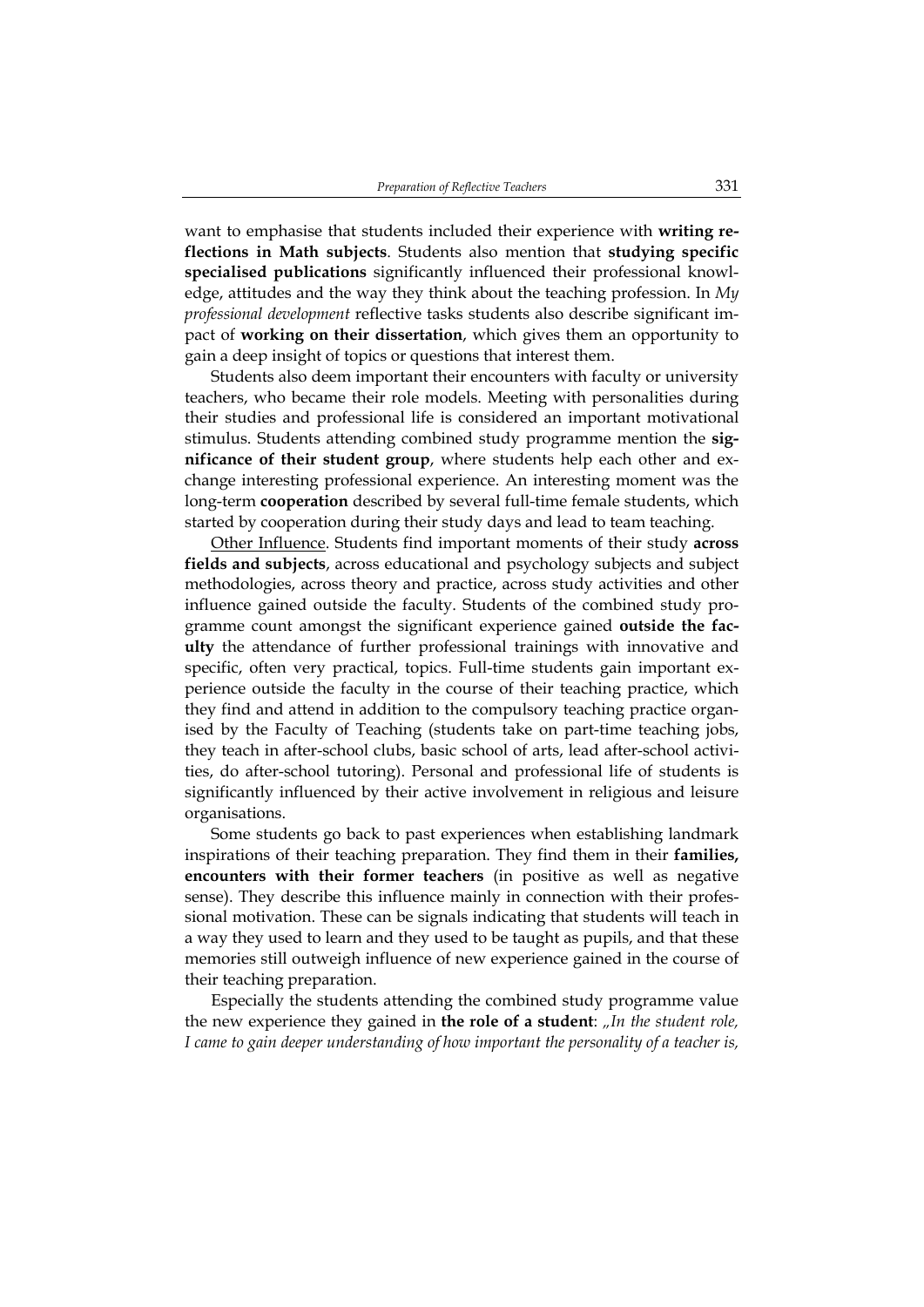what pupils experience during lessons, how they can feel hopeless when they don't *understand something and can't ask, how important is to give students options to discuss with their classmates to organise and clarify their thoughts. I also realised how they can be scared of written tests even if they didn't underestimate preparation, how fast attention diminishes if the teacher just gives whole-class presentations and pupils are in the role of a passive recipient…These and other experience started having direct influence on my teaching."* 

Students write mainly about **positive influences** and landmarks in their professional preparation. This is understandable considering the reflective tasks are prepared for the purpose of examinations.

*Students' conception of teaching*. *My professional development* reflective tasks should also contain characteristics of students' current conception of teaching. Obviously that students teach in the same way as they describe would have to be proven by searching for proof in other parts of the portfolio or in students' teaching practice.

According to Spilková10, the **expected conception of teaching in the Primary school** involves treating children as personalities, partner approach to children, respecting that children are entitled to individual development, applying the principle of individualisation in education, as well as creating positive social, emotional and working classroom climate, which enables pupils to engage in communicative activities. From the perspective of learning process, emphasis is on constructivist methods, active and cooperative learning and respecting individual learning styles of younger school age children. Also emphasis is placed on the transformation of evaluation to the formative evaluation form, being open to the outside world and partner communication with parents.

In descriptions of their conception of teaching, students show relationships between basic categories that have impact on the form and quality of teacher's work with pupils. These categories include mainly: child (who for) – content (what) – processes (how) – teacher (who) and his professional philosophy (why).

In *My professional development* reflective tasks*,* students express their professional **self-perspective**, their personal professional credo, philosophy, beliefs, ideals, goals and principles. Their own professional self-evaluation helps them to gain deeper understanding of the nature of their students' conception of teaching.11 It is valued when students deal with the question

<sup>10</sup> V. Spilková et al., *Současné proměny vzdělávání učitelů*, s. 109-113.

<sup>11</sup> B. Pravdová, *Já jako učitelka: profesní sebepojetí studentky učitelství v posledním ročníku pregraduální přípravy*, Pedagogická orientace, 2013, 23/2, s. 174-194.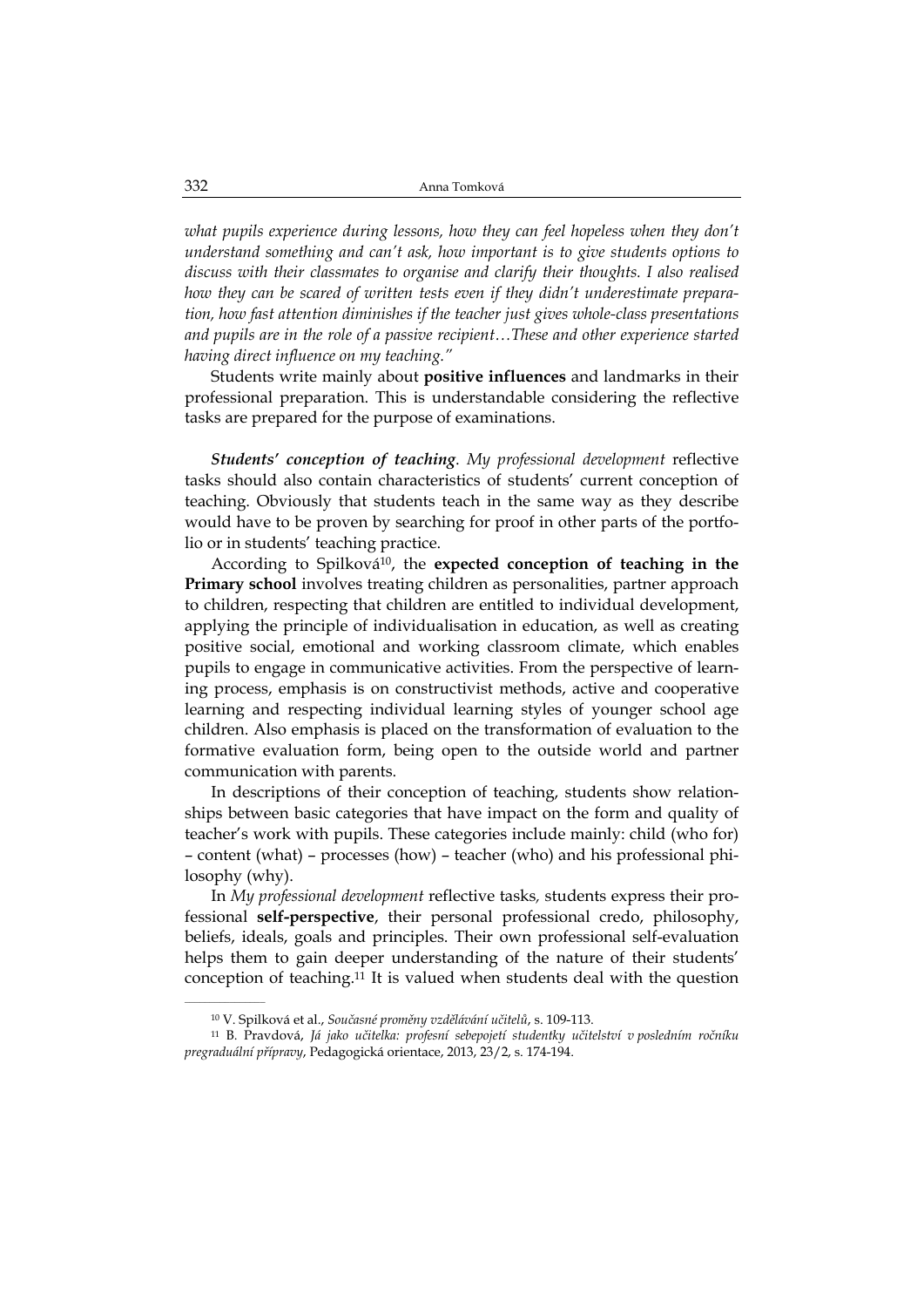"why", which reflects their value system and their professional philosophy: *"I want to be a teacher, who is able to communicate with pupils, parents and his colleagues. I want to be a teacher, who can give advice, who can admit he was mistaken, and who can accept advice. I want to be a teacher, who believes in himself, who can make fair assessment, who respects rules and is consistent. I want to be a teacher, who is respected and respects others. I want to be a teacher, who can design a lesson, in which students will work in pairs, groups as well as individually, they won't be bored, they will be actively engaged in meaningful work, and they will be motivated by me as well as by each other."…"I want to be a person, who seeks truth, who does neither stick nostalgically to the ways he was brought up with, nor want to be a rebel and only look for controversial ideas. I want to critically search for an optimal approach."* 

Students' conceptions of teaching are strongly characterised by focus on a child, questions related to a child and formative issues: *"My goal is to educate, to be a role-model and facilitate information with this aim in mind. My rolemodel is a class teacher, who worked with me during my teaching practice. She didn't hesitate not to include something in her Czech language lesson to gain more time for solving a problem. The goal is not to be preparing children all the time for something, but to live it."* Often, students use the terms **integration/inclusion** and mention **individualisation of instruction** as an important principle. In characteristics of their students' teaching conception they strongly focus on active teaching methods, especially on **constructivist methods** and other specific **experiential learning methods**, mainly the methods of personal and social development and drama education: *"Constructivism is a huge topic. It gets reflected in all subjects, and for me it became a way I want children to acquire knowledge, skills and attitudes in school."* In some *My professional development* reflective tasks, the characteristic of students' conception of teaching resembles puzzle assembly by naming individual discoveries (such as *"When I quieten, my pupils quieten as well." "The most important role in pupils' motivation to learn is played by an enthusiastic teacher."*) and individual competencies (such as *"My strength is in being able to communicate with pupils and colleagues."*). Only some students show clear reflection on basic fundamental connections e.g. between goals, content, teaching methods and evaluation. In recent years, **standards for teachers' work** (student teacher) help students to describe and form their complex conception of teaching. Among other things, they contain criterions and quality indicators for expected professional activities and competencies *(Competent Teacher of the 21St Century: ISSA's 2001 definition of quality pedagogy*12, *Set of professional qualities of a stu-*

<sup>12</sup> A. Tomková et al., *Rámec profesních kvalit učitele. Hodnoticí a sebehodnoticí arch*, Národní ústav pro vzdělávání, from: http://www.nuv.cz/file/54/ Praha 2012.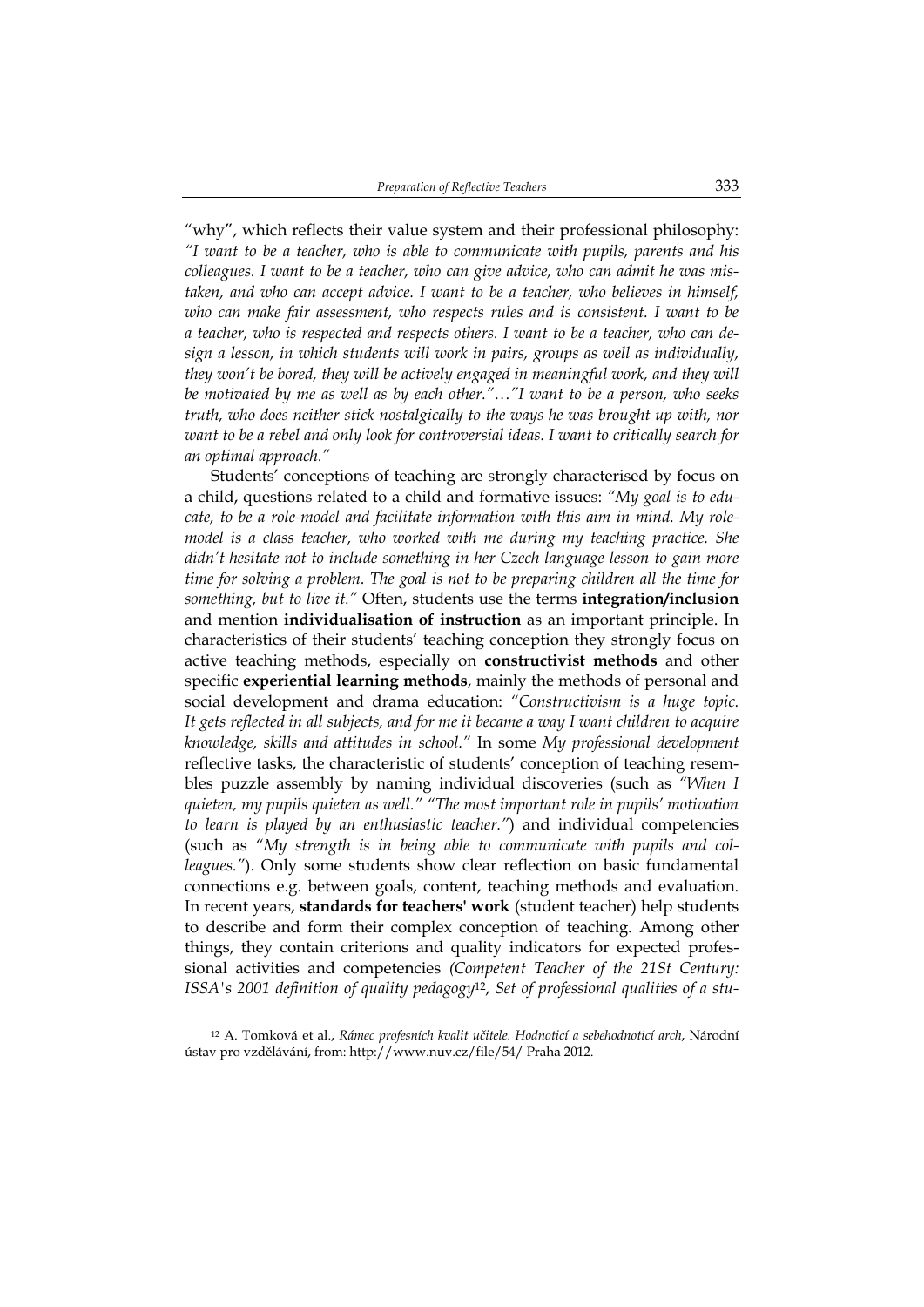*dent during teaching practice* 2014). Analytical types of teachers standards can, however, direct attention from the basic question "why". Therefore, well appreciated are original keys that can help us unlock the nature of students' conception of teaching as well as the meaning of chapters included in the Final pedagogical portfolio. Here is an example of a students' conception of teaching, which in points captures the relationship between all categories, including sometimes sidelined category of educational content: *"Child. What do I know about it? Relaxed environment, which makes a child feel well, relationship to nature and environment, development of critical thinking, art education, curriculum integration, historical context awareness."*

For the purpose of *My professional development* reflective tasks, many students use essays they wrote in the course of their study. That makes them to compare, become aware and present **development of their conception of teaching**, opinions and convictions. *My professional development* reflective tasks show that students' conceptions of teaching have different development. Some students confirm the priorities they have already described, some change them, get new inspirations, or they come back to their original ideas after a certain phase: *"I wouldn't change anything in my first essay. The underlying idea that remains constant over the three years of my study is the idea of inclusion/integration."..."..."I'm getting a clearer idea of what I want to teach my future pupils. I can now defend my opinion better. I'll need that mainly for the purpose of communicating with parents of pupils."..."..."In the course of my study, I have changed my opinion: from enthusiasm for innovations I'm coming back to traditional teaching methods, from unlimited respect to needs and interests of children I'm returning to demanding certain rules and order...* 

*Goals and plans of further professional development*. The last item that has to be included in *My professional development* reflective tasks involves establishing goals and plans for the further professional development of the student – future teacher. It's appreciated when the goals are clearly described, are achievable and contain a plan that indicates how they will be achieved. Analyses of reflective tasks included in *My professional developmen*t indicates noticeable differences in quantity and quality in achievements related to this part of the task. Differences are also apparent between students of the full-time and combined study programme. It is not surprising that independent and strong-willed students pay attention to their further professional development. Full-time students further phrase their goals in a form of visions: *"I want to learn how to manage educational side of instruction, my goal is a successful pupil, my goal is to contribute to change."* Just some of them are more specific in being aware of the steps that are ahead of them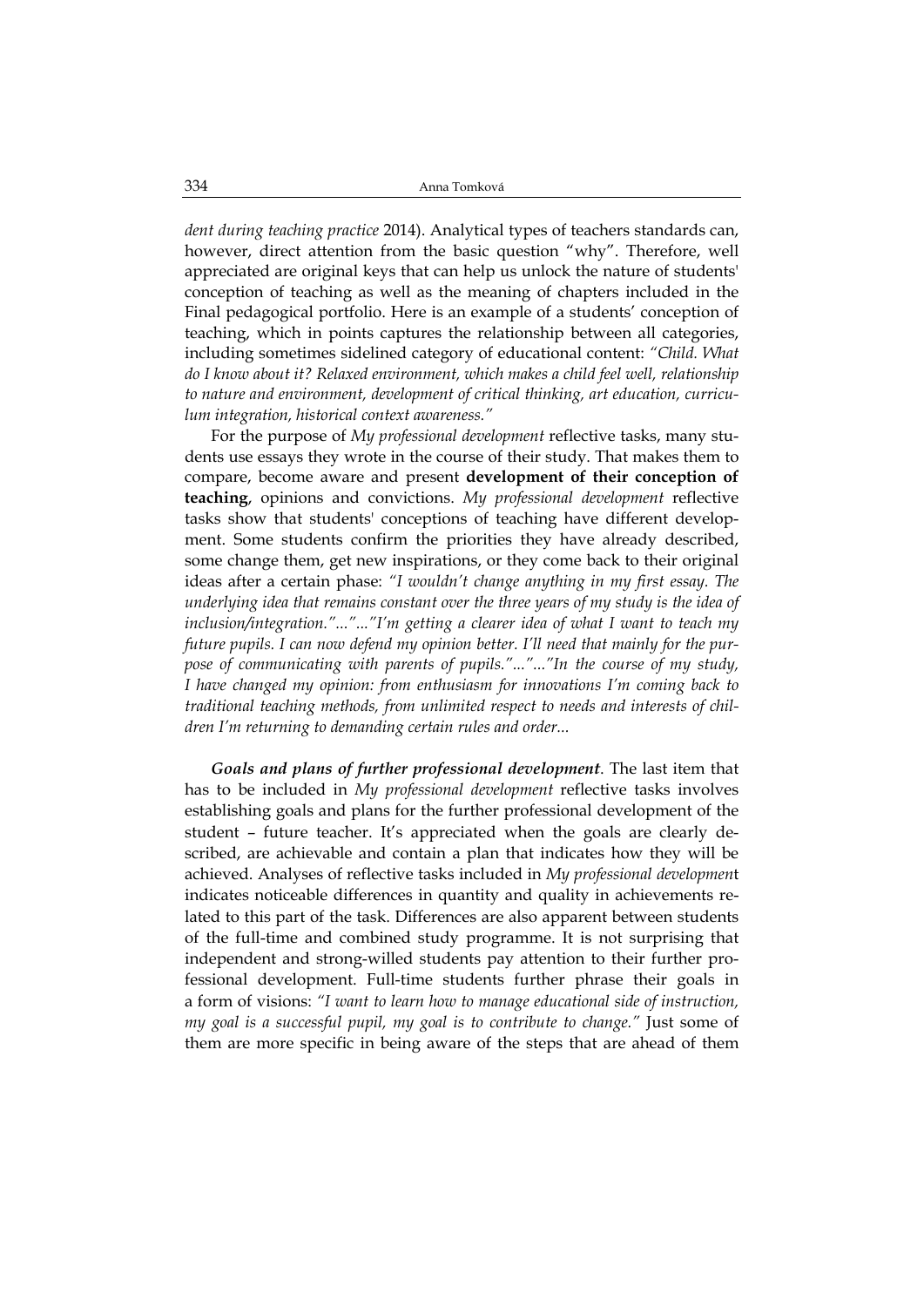once they start teaching: *"…Another examination is ahead and this time it will be much more difficult. I will become a classroom teacher in the third grade. It sounds wonderful. On the other hand, I expect lots of work. Beginnings are the most difficult and also the most important part. I won't forget classroom rules as they are the key to any further success. Following my experience of working in an after-school club, I know I am not afraid of problems with discipline. I should be careful not to neglect anything, I shouldn't forget that I'm starting teaching in a new class, they don't know me and my rules. We have to make them together again. I also want to introduce morning circles. But, shall we really meet every day or just on Monday? I have to think it through well. I want a pleasant ambience in my class, where children cooperate and I can get support from their parents…"* We can see that fulltime students repeatedly state they want to develop in the field of school evaluation and effective cooperation with parents, in spite of the fact that the student programme offers a rising number of activities and courses that cover these topics. Full-time students are often worried whether they will be able effectively manage teaching organisation and relationships between pupils in the class. They envisage to concentrate on these goals in their teaching practice: *"…I realised that I don't have as many problems with innovative thoughts and targeted ideas as I have with sticking to set order, completing unfinished projects or finishing evaluation of individual tasks. I expect to develop these skills further after I start teaching in my own class…"* Undoubtedly, it is also on educators of the future teachers to deal with this issue. They surely want to seem graduate teachers as confident and independent as possible when starting their job.

Students of combined study programme set more specific goals that are built on the needs of pupils they already teach. At the moment just some of them are proving that they are well informed about issues, and reflect on ways how to reach their goal: *"In my future professional development, I want to focus on manipulation with the interactive board and its utilisation for the lower primary school. Information society lays on teachers and pupils many demands that regard working with modern technologies, and technologies also bring many options to enhance educational process. For example interactive instruction is built on multimedia utilisation – sound, video, flash animations, objects handling and other digital tools. Therefore it gives students an option to experience things, which makes them to understand and remember content better. When working on tasks, students can work in teams, exchange their ideas and opinions, understand global connections across subjects. Interactive boards can provide students with immediate feedback, so that they become aware of their mistakes immediately and can evaluate their work. I believe that if I manage to learn how to manipulate the interactive board, use*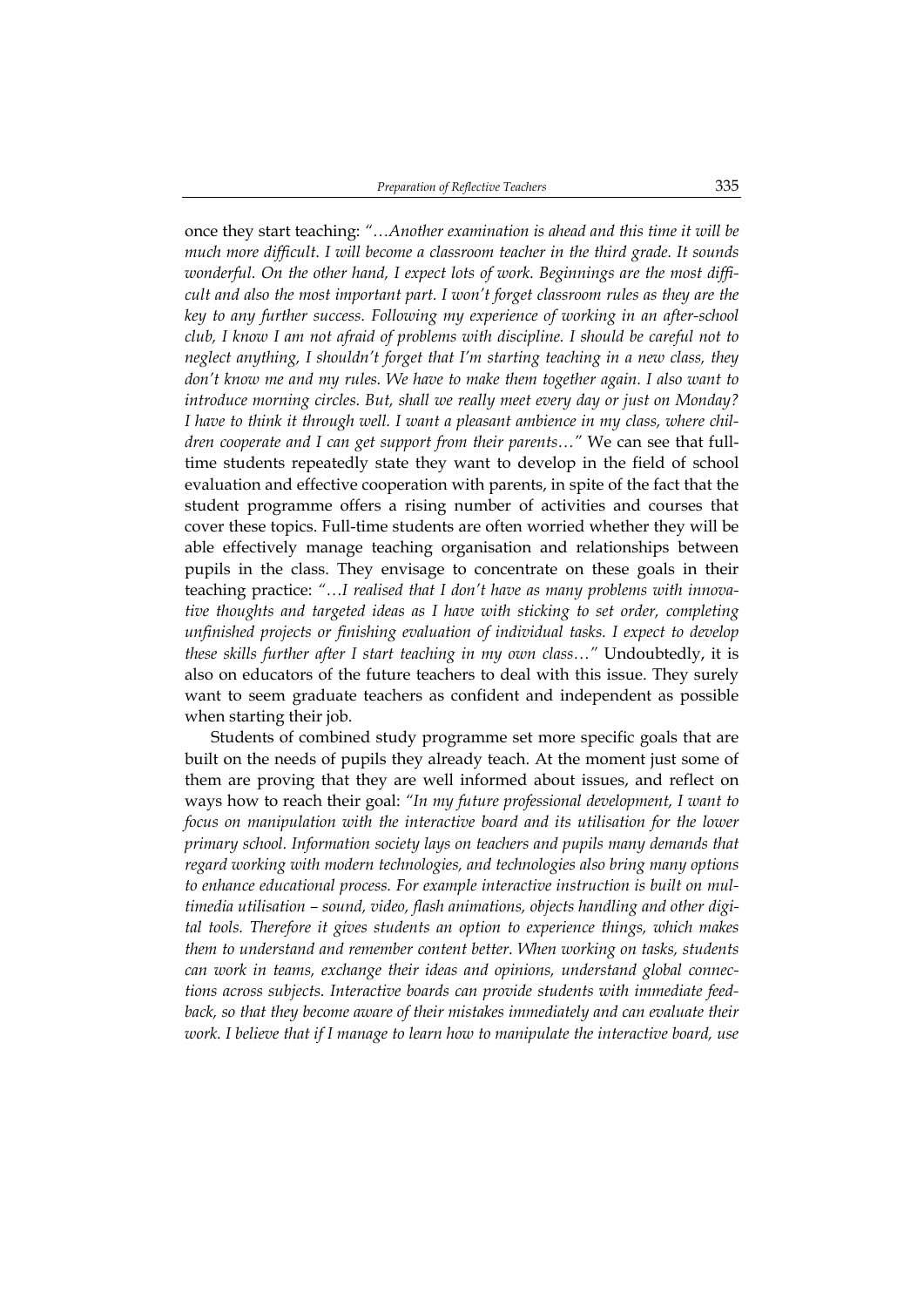*its different functions and support portals for interactive teaching with verified digital lesson plans, I'll not only liven my teaching up, but also make it more effective and enhance its quality."* 

## **Conclusions**

This paper highlights a report about **students**, who concluded their pregraduate preparation by writing *My professional development* reflective task. It shows how future teachers think, reflect, write, what journey they have been through, what influences them most in their teaching preparation, what is their concept of teaching and what other professional goals and tasks lie ahead of them. These students try to understand themselves as future teachers. In accordance with the concept of a quality primary school teacher, these students take into consideration children and their needs. They are notably influenced by innovations, mainly constructivist methods of teaching, which develop the cognitive, emotional and social side of children. Students create their concept of teaching with a critical mind, even though in some cases they don't show apparent awareness of contexts, integration of individual inspirations, deliberate development of professional philosophy, and effort to seek the answer to "why" questions. By choosing to defend the Final pedagogical portfolio at the state examination, students usually show their commitment to reflection and self-reflection, which they deem important activities and qualities in a teacher student. However, the analysed *My professional development* reflective tasks show differences in students' ability to reflect well on their readiness to start their teaching career at the end of their study.

The paper also brings information about the developed **reflective concept of pre-graduate preparation** of lower primary school teachers at the Faculty of Teaching, Charles University in Prague. Some content and instructional strategies are notably appreciated by students and therefore stand out from the widely designed Teacher Training for Primary Schools programme. Students themselves are not able to integrate these inspirations sufficiently. Therefore it's important to purposefully integrate opportunities to reflect and integrate new knowledge and experience. Students need to have an ample amount of opportunities to develop their competencies for reflection and self-reflection. Demands on students' competencies are further increased by the written form of reflective tasks.13

<sup>13</sup> L. Paquay, C. Van Nieuwenhoven, P. Wouters (Eds), *L´évaluation, levier du dévéloppement Professional?* Bruxelles 2010, s. 201.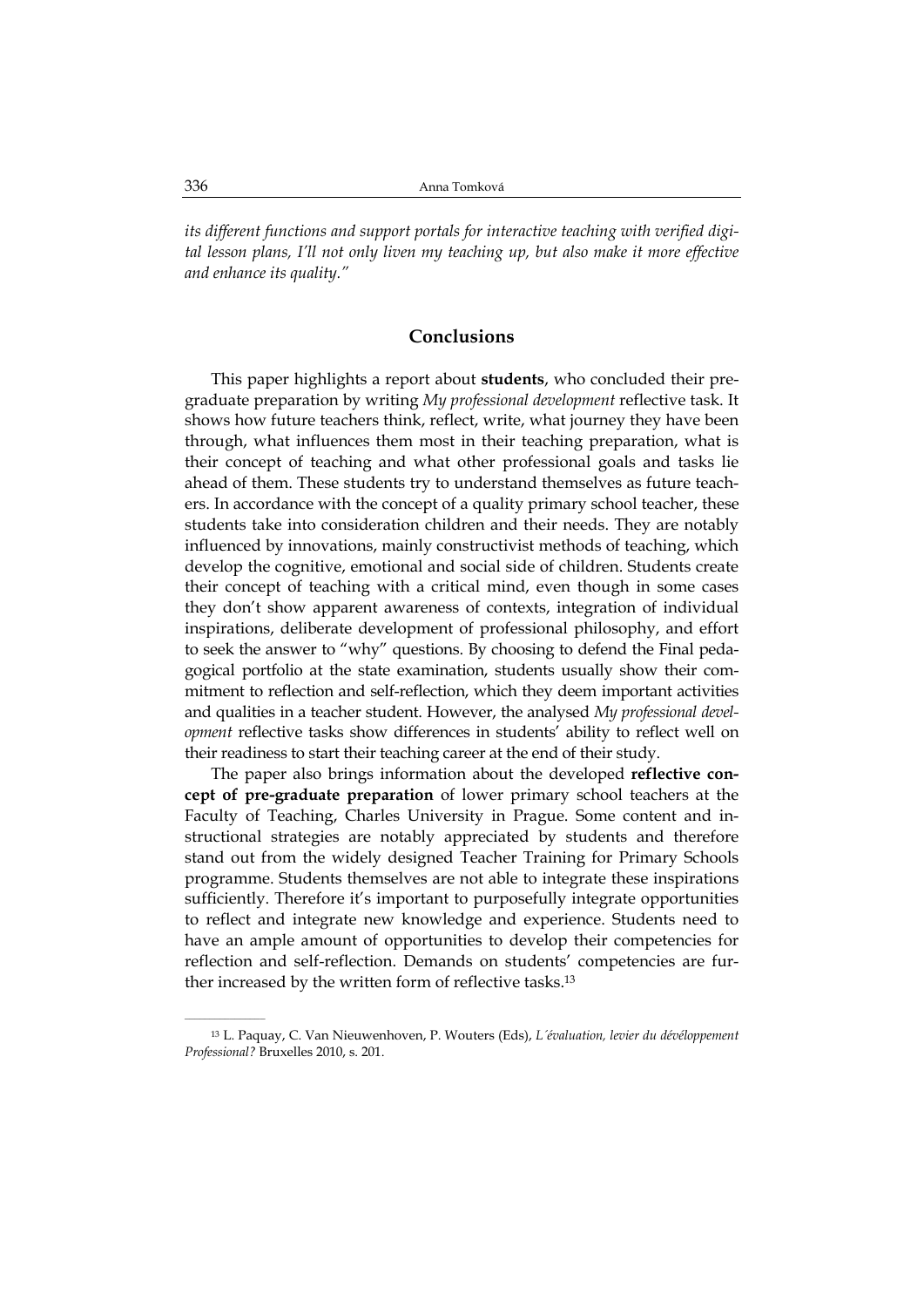Regarding the **final state examinations**, they should be in tune with the concept of teacher preparation. In case of the emphasised reflective and personalised concept of teacher preparation, this means to give students an option to introduce themselves as future students and prove their presented qualities in the course of the final examinations, namely the final examination from Pedagogy. It also means that quality of students' competence for reflection and self-reflection should also be evaluated. *Also, final state examinations should be understood in the continuity of further professional development of teachers*.

*My professional development* reflective tasks included in Final pedagogical portfolios fulfil the function of a **complex reflective and self-reflective task**. Students use them to reflect and introduce themselves as beginning teachers, to introduce their concepts of teaching, reflect, identify the most important landmarks of their preparation, look ahead to clarify goals and plans of their future professional development. The analysed reflective tasks in *My professional development* have the potential to become a starting point for verification of Pedagogy and Psychology professional knowledge.

Some students see as problematic that *My professional development* reflective tasks are intended not only for them but also for examiners. This may result in a conflict between the two functions of *My professional development* reflective tasks, the developmental and evaluation function. According to further research studies, combination of these two functions doesn't need to cause problem if students observe sufficient distance.14 On the contrary: Teachers and quality of their study can benefit by the final examination being purposefully supplemented by the reflective aspect.

#### **BIBLIOGRAPHY**

- Altet M., Desjardins J., Etienne R., Paquay L., Perrenoud P., *Former enseignants réflexifs*, De Boeck, Bruxelles 2013.
- Duykaerts C. (Ed.), *Analyse transversale. Évaluation du cursus Instituteur(-trice) primaire en Fédération Wallonie-Bruxelles,* AEQES, Bruxelles 2014, from: http://www.aeqes.be/ documents/20140626%20AT%20PRIMAIRE.pdf [Retrieved: 16.7.2014].
- Hejný M., Kuřina F., *Dítě, škola a matematika. Konstruktivistické přístupy k vyučování*, Portál, Praha 2001.
- *Kompetentní učitel 21. století: mezinárodní profesní rámec kvality ISSA*, 1.vyd., Step by Step Česká republika, o.s., Praha 2011.

<sup>14</sup> Ibidem, s. 200; M.L. Lopez, C. Van Nieuwenhoven, *Co-élaboration d´un dispositif d´évaluation entre formateurs: quelles relations de régulation au sein de la communauté de pratique?* [In:] *Évaluation en tension entre la régulation des apprentissages et le pilotage des systèmes*, Eds M.L. Lopez, M. Crahay, Bruxelles 2010.